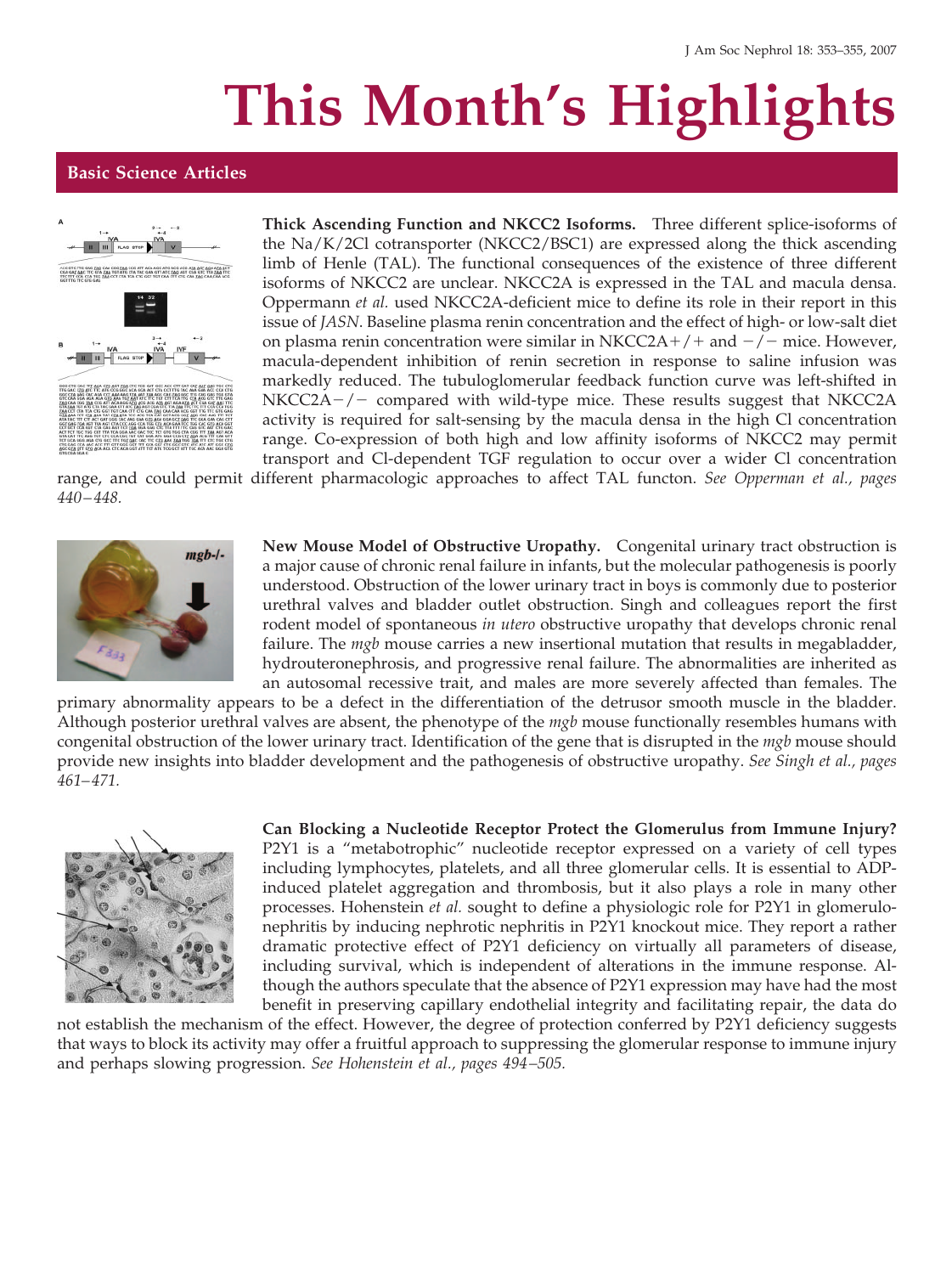

**Factor H and the Pathogenesis of HUS—One Step Closer to Understanding the Mechanism.** Considerable progress has been made in understanding the many circulating and cell-bound complement regulatory proteins (CRP), particularly their roles in the pathogenesis of hemolytic-uremic syndrome (HUS). In non–Shiga toxin–induced HUS, microangiopathy reflects complement-mediated endothelial injury due to abnormalities in Factor H, a circulating CRP that regulates the alternative pathway C3

convertase, thus preventing excess spontaneous or induced complement activation. Most patients with non–Shiga toxin–induced forms of HUS exhibit either genetic deficiencies or mutations in the C-terminus of the Factor H gene associated with loss of efficient complement regulation. In this study, Heinen and colleagues extend these observations by showing that mutated Factor H protein actually exhibits normal regulatory activity in solution but loses that ability in the conformation it assumes when acting at the endothelial cell surface. This finding is another step in the march from gene to protein to therapeutic intervention in patients with HUS and Factor H abnormalities. *See Heinen et al., pages 506 –514.*



**Diabetic Nephropathy: Is NO/VEGF Uncoupling the Mechanism?** Studies of diabetic nephropathy (DN) have been hampered because most animal models lack many of the morphologic features of human DN. In this paper, Nakagawa and colleagues report detailed studies of the lesions that develop when diabetes is induced in mice that lack the gene for endothelial nitric oxide synthase (eNOS). Similar to the recent report by Zhao *et al.* (*J Am Soc Nephrol* 10: 2664 –2669, 2006), these mice develop the full array of diabetic glomerular lesions with clinical manifestations that include hypertension and proteinuria. However, in this study Nakagawa *et al.* further show that the inability of the eNOS knockout mice to produce nitric oxide (NO) is associated with an increase in

vascular endothelial growth factor (VEGF), a major angiogenic cytokine known to participate in DN. The significance of these observations is two-fold. They confirm the utility of this model for future studies of the pathogenesis of DN, and they support a provocative new hypothesis regarding the potential roles of NO and VEGF, in conjunction with hyperglycemia, in causing diabetic lesions. *See Nakagawa et al., pages 539 –550, and the editorial by Quaggin, pages 364 –366.*

## **Clinical Science Articles**



**Pauci-Immune Crescentic Glomerulonephritis—You Don't Have to Have ANCA to Get It.** The entity of rapidly progressive crescentic glomerulonephritis without immune deposits was described first in 1978 before its association with antineutrophil cytoplasmic autoantibodies (ANCA) was identified and the potential role of ANCA in pathogenesis explored. Since then it has been appreciated that some small percent of patients with a similar clinical and pathologic syndrome, usually about 10%, do not have detectable ANCA—an observation relevant to the issue of whether ANCA antibodies are the pathogenetic agents in this disease. However, since ANCA were discovered, these patients have largely been overlooked. In this paper, Chen *et al.* provide a detailed

clinical and pathologic analysis of 28 ANCA-negative Chinese patients with pauci-immune crescentic glomerulonephritis, a surprising 33% of the total, and note that these patients often have more severe disease and a worse prognosis than their ANCA-positive counterparts. Is this a different disease caused by another mechanism? Is it the same disease, thus demonstrating that ANCA alone are not necessary to cause it? The paper not only provides useful clinical data but also underscores the fact that we still do not have a full understanding of the pathogenesis of pauci-immune rapidly progressive crescentic glomerulonephritis. *See Chen et al., pages 599 – 605.*